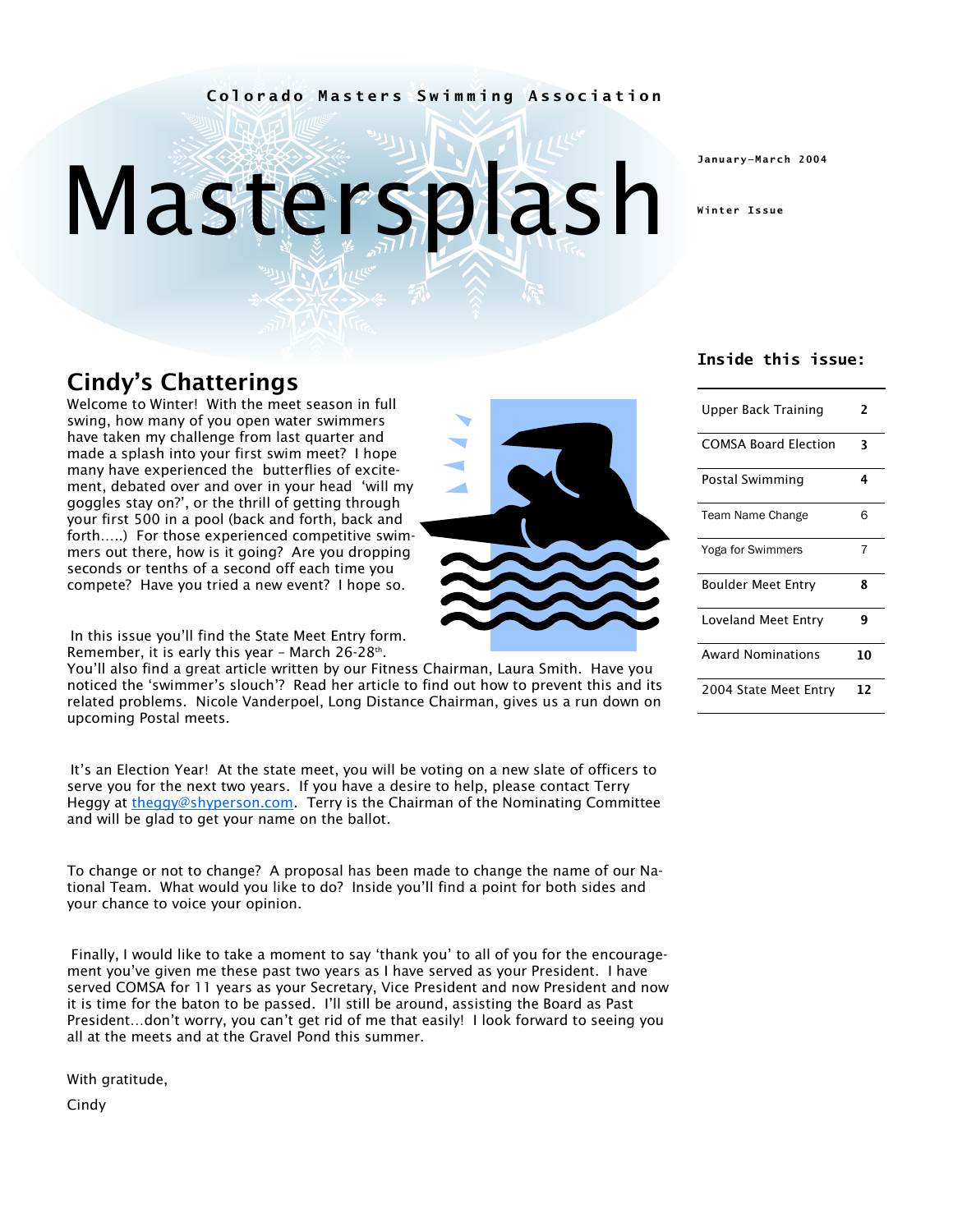

#### by Laura Smith, Fitness Chairperson Upper Back Training

Go to any Master's swimming workout and you'll see a group of incredibly healthy, muscular, and powerful adults…with slouching shoulders. The repetitive motion of swimming tends to create enormously strong chest muscles, but without some attention outside of a pool, swimming creates enormously strong and incredibly tight chest muscles! To further this condition, many swimmers cross train with cycling, they drive several hours a day, and spend the day working at a computer. All of these activities are performed in the frontal plane (in front of your body) encouraging the tightness of the chest and com-



pletely neglecting the muscles in the back that counter this *If all tie downs are pulled*  problem. (Anyone taking yoga classes on a regular basis gets a *proportionally, the tent will*  gold star!) *hold up under stress* 

 What is so bad about slouching shoulders? Besides poor aesthetics, slouching shoulders can cause a much larger problem - Shoulder impingement. To create an analogy, think of the shoulder area as a tent. If all the tie downs are pulled perfectly proportionally, you have a very stable, functional tent that will hold up under stress. However, if you take two of the tie downs and pull them down tightly, and loosen the opposing two up generously, your tent becomes a disaster! This is exactly what can occur with a shoulder. The tightness of the chest muscles can roll the head of the arm bone forward, creating pressure on the muscles, tendons, ligaments and nerves of the arm. Changes in the position of the shoulder and shoulder blades lead to rounded shoulders when the ends of the scapula move forward. This poor posture can, in turn, cause problems with the neck and shoulders, as well as the lower back. I know, I know. Swimming is supposed to be one of those 'lifetime' sports that you can participate in forever. Don't worry. There's still hope.

The best way to prevent or correct such imbalances from occurring is to strengthen any areas that are weak, most often the lower trapezuis muscles, the rhomboids and the posterior deltoids, and stretch the muscles that are tight, mainly the muscles we affectionately call the 'pecs'. For a solid and functional program, I suggest going to a gym, coughing up a few bucks, and hiring a certified Personal Trainer for a session or two. For those of you who want a quick fix, the following are a few exercises that you can do without equipment or professional supervision…AKA, they're free!

#### Strength

The following exercise is quick and easy, but is a building block and fundamental posturally correct position for virtually any exercise you perform in the gym. Standing or sitting, stabilize the shoulder blades by squeezing them together (imagine a walnut sitting in between the blades. Squeeze them together long and hard enough to crack the shell. This is also a great party trick!). Keep your head in a neutral position (a truly correct head position may feel awkward at first, as most of us push it forward out of habit. Try standing against a wall, tucking your chin slightly, and gently pushing the back of your head against the wall. Step away from the wall without letting your head pull for-



ward again. This is a neutral head position.) Repeat this for 12 repetitions, several times throughout your day. For extra credit, squeeze the shoulder blades together and slightly down with the head in neutral and hold that position for the duration of every red light you encounter on your daily drive.

*Stabilize the shoulder blades by squeezing them together.* 

*The repetitive motion of swimming tends to create enormously strong chest muscles, but without some attention outside of a pool, swimming creates enormously strong and incredibly tight chest muscles!*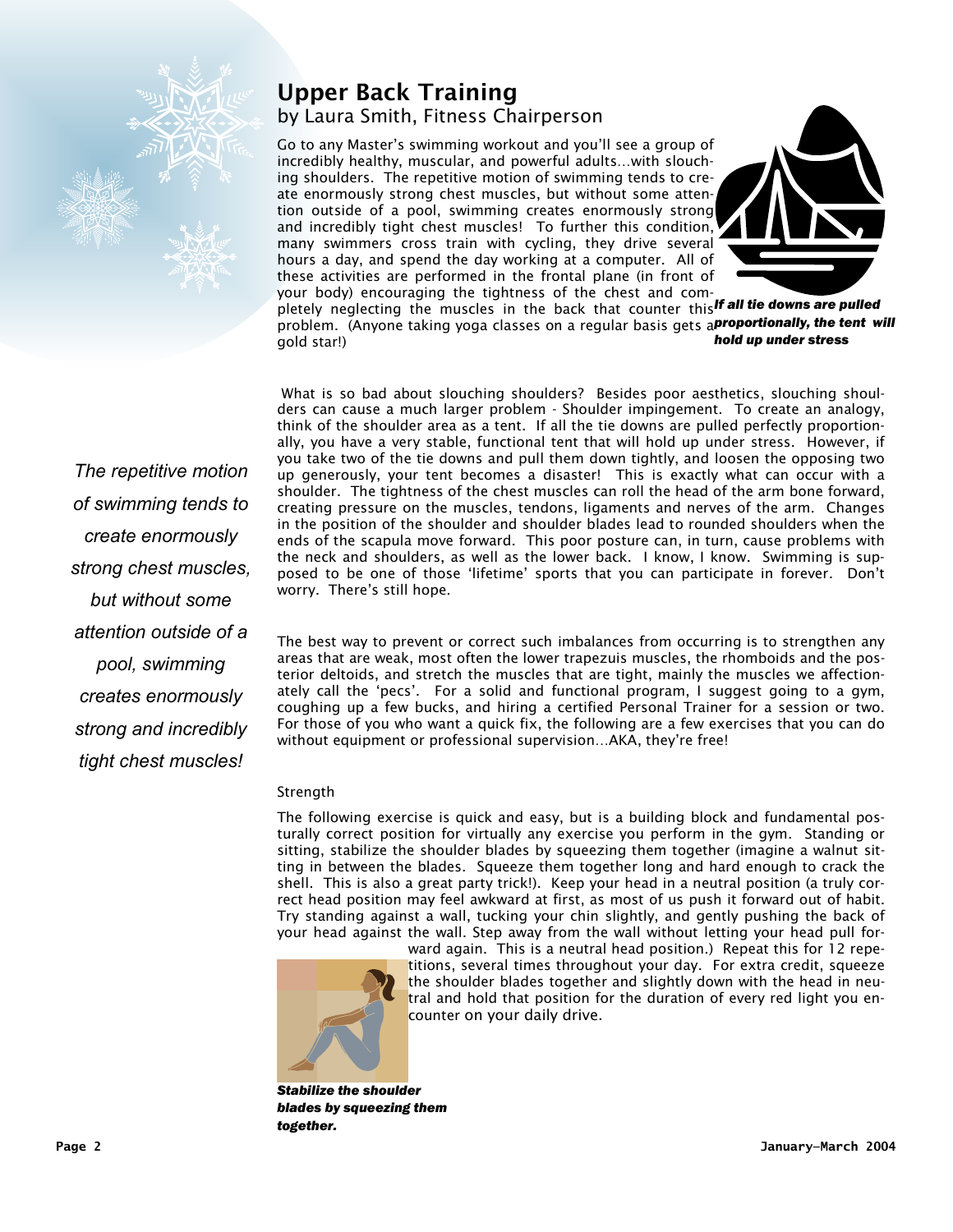## Stretching for the Back

Stretch

The following is a great way to loosen up the muscles throughout the chest. Always remember when stretching, however, to take the stretch to a point where you feel a gentle pull, but never a painful one. Start off by facing a corner, with arms lifted out at your sides and hands above face level. In this position, your elbows will be level with your shoulders, with your upper arms and body forming a football goalpost with uprights and your feet in a staggered position. Begin the exercise by slowly leaning into the corner until you feel a light stretch. It is important to keep the shoulder blades stabilized during this exercise, squeezing them together during the movement while keeping your abs contracted.

Small things can make a big difference in the overall scheme of muscle balance and imbalance. Incorporating one or two strengthening exercises and one or two stretches to your normal routine, may save you a lot of ice and Advil in the long run!





## Executive Board Elections

COMSA is run by a group of volunteers. The Chair, Vice Chair, Secretary, Treasurer and Registrar are elected positions. Each is elected for a term of one year and may continue for multiple terms as elected by COMSA membership. April 2004 marks a start of a new term. Nominations for these positions are being taken by a nominating committee. If you would like to nominate one of your fellow swimmers, or yourself, for one of the positions, please contact Terry Heggy at theggy@shyperson.com. Elections be will held at the Annual Meeting at the State Meet in March.

Cindy Hawkinson has served the past two years as Chair. Marcia Anziano has served as Vice Chair for two years. Heather Hagadorn is currently finishing the term of John Huges who recently vacated the position of Secretary. Susan Nolte has served as Treasurer for the past nine years. Jack Buchannan has served as Registrar for approximately fourteen years. A huge thank you to our Board for all their countless hours and dedication to the promotion of Masters Swimming, both here in Colorado and across the United States. COMSA is the second largest swimming organization in the nation because of all of their efforts.

*Colorado Masters Swimming Association (COMSA)* 

 *is the second largest swimming organization in United States Masters Swimming.* 

Currently nominated for the new Board are Marcia Anziano, Chair; Heather Ha-



gadorn, Secretary; Susan Nolte, Treasurer. Vacancies remain for Vice Chair as well as Registrar. Interested in any position? Please let Terry Heggy know so you can be placed on the upcoming ballot.

*Elections will be held at the State Meet in March.*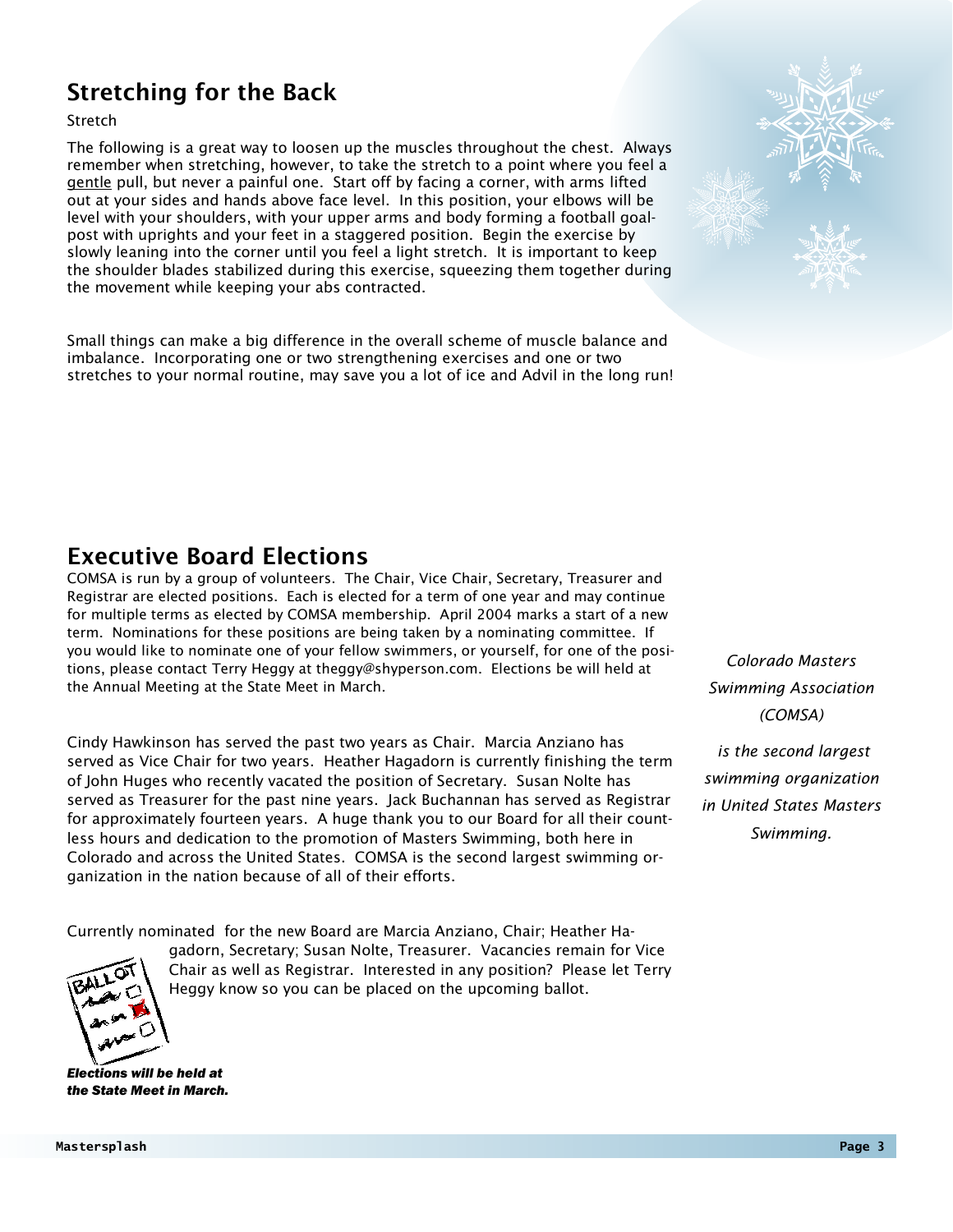

# Postal Swimming Keeps Your Edge

By Nicole Vanderpoel, Long Distance Chairperson

With Short Course Yards season just around the corner, it is time to set some new training goals which will enhance your aerobic base. Why not challenge yourself with a National Postal Swim? There are a few Long Distance Postal National Championships coming up in 2004. Postal swims provide an excellent training opportunity to test your endurance and your pacing skills.



A National Postal Championship is a Swim sanctioned by the LMSC for USMS. Inc. for a pre-determined distance or amount of time. Any currently registered USMS Swimmer can participate and is required to provide a "verifier". The "verifier" is responsible for counting you lengths and recording your cumulative splits with a stopwatch until you've completed your swim. You then submit your entry form and split sheet, which must be signed and dated by your verifier, to the Sponsoring Team. The results are then available via e-mail or US mail. The fun part is to see your rank with your fellow USMS swimmers across the country without having to travel to compete on a National level! You will also feel a great sense of accomplishment once you have completed a Long Distance Swim, regardless of how you place. Specific information regarding National Postal Swims can be found in your latest edition of SWIM Magazine or online at USMS.org, Long Distance Link.

*Postal swims provide an excellent training opportunity to test your endurance and your pacing skills.* 

Our first Postal swim for 2004 is the 27<sup>th</sup> Annual One Hour Postal Swim sanctioned by the Pacific Masters MSC. This swim must take place during January, 2004. The objective is to swim as far as you can in One Hour. This Postal can be completed in any pool 25 yards or longer. Entry Forms are available in the Nov/Dec edition of SWIM Magazine. You are welcome to complete this swim on you own. However, if you are interested in participating in the One Hour Postal with a group of Colorado Masters during January, please e-mail me - nicolevanderpoel@msn.com - by January 9th. I'd like to organize a group to swim at the Colorado Athletic Club Pool at Inverness starting at 11:00 am on either Saturday or Sunday the weekend of January 24th/25th. A specific date will be determined and an e-mail will be sent to you as well as to all COMSA members. Depending on the number participating, we will be able to conduct 2 or more groups (one after the other) on that day as there can only be 2 swimmers per lane and no circle swimming allowed.

The next National Postal Championship does not start until May 15, 2004 with the USMS 5K/10K Postal. However, the TAM 1650 Postal is in February. While this Postal is not USMS sanctioned, it is a fun 1650 swim sponsored by the Mount Tamalpais Swim Team. We will organize a group to complete this swim in February as well. Check the website for details.

Congratulations are in order for Joe Wolf, Chris Nolte and Yours Truly for successfully completing the USMS National Postal 10K, as well as Marcia Anziano and Scott Hoftiezer for successfully completing the USMS National Postal 5K. Results are available on the



Long Distance Link of USMS.org. In addition, Marcia Anziano and Yours Truly completed the 6,000 yd. National Postal in October Individually, I placed 3rd and Marcia placed 2nd in our respective age groups. We led Colorado to a 5th place finish overall.

I look forward to receiving your response for the One Hour National Postal.

Swim Long and Prosper!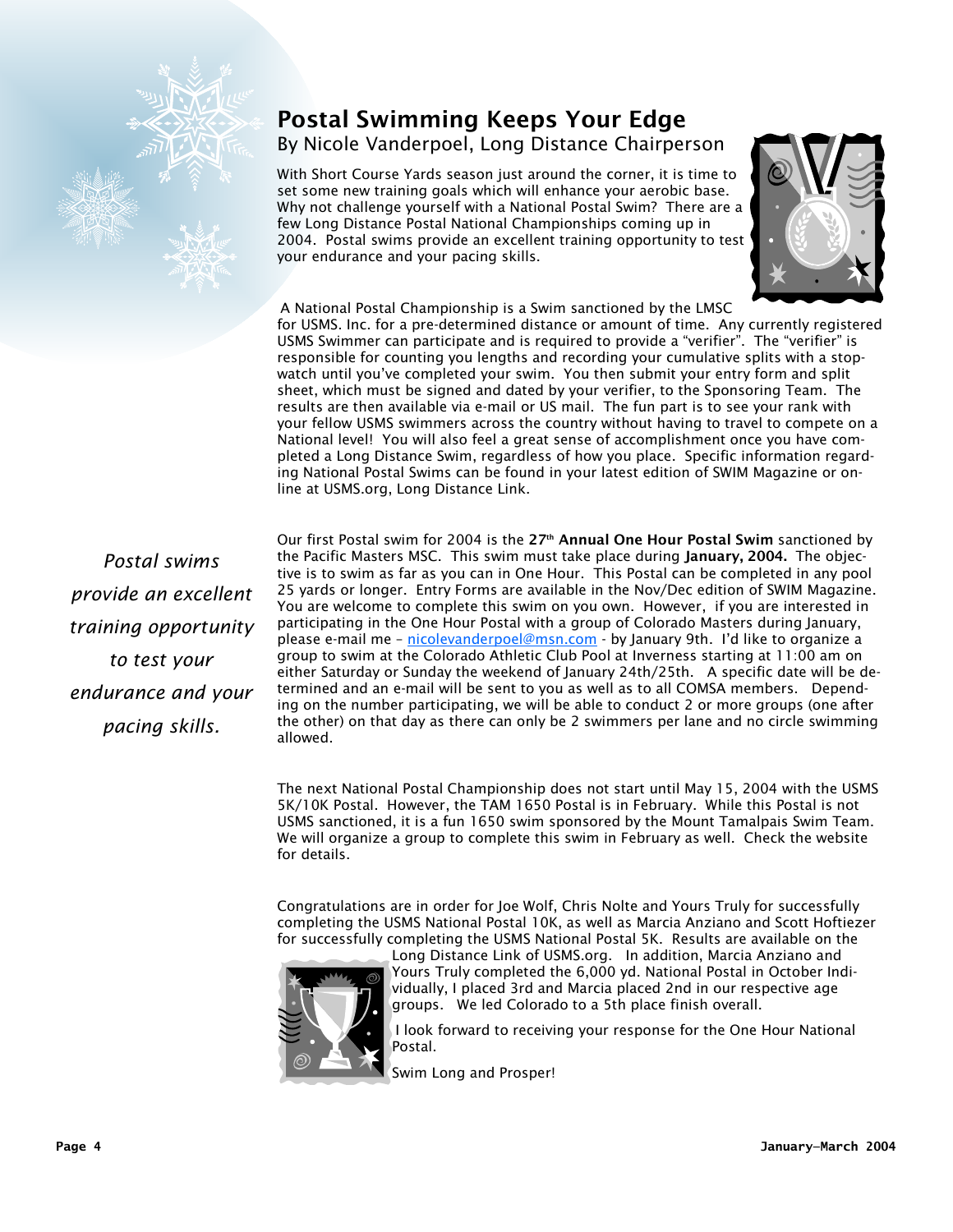# Why Compete? *A Swimmer's View*

*Swimming...........*something you feel strongly about teaching your children, the part of a triathlon you wish they'd change (or make shorter), synonymous with summer, creates freedom of movement, demands discipline, feels so good to stretch and pull, keeps you centered, adds strength to your mind and body, pushes a smile in the direction of a friend that swims, has it's own unique rhythm..........

Whatever swimming is for you, a swim meet, helps to make all those feelings come together, with people that relate in many different ways to this sport. A swim meet, especially a Master's swim meet , brings the people who swim for whatever reason, or age, or background, together, for a sport they consider to be part of their life. It helps to accomplish goals like: ....just " being



there", and keeping my goggles on when I dive in.......and little personal goals that create big steps of self esteem in just doing your personal best for that place and time.

I didn't think I was competitive enough for swim meets.....but thanks to a lot of encouragement from a "special sister" and a great swim team and coach, I realized that swim meets pull together another beneficial "high" about this sport , creating a great experience. The amount of competition you add is entirely up to you. Thanks to all the people who organize this effort!

*The amount of competition you add is entirely up to you.* 

Ann M. True

*Ann is a member of the Thornton Masters Swim Team. She is a relatively newer swimmer, who came to the program with no background in swimming She entered her first meet last year at Evergreen and she has been grinning ever since.* 

### DAWGS Take Top Honors at Lakewood Meet

The team competition at meets is always a big hit. Winning this year's beautiful award for 1st place at the City of Lakewood meet was the Green Mountain team itself. Taking second place was Inverness Masters. Rounding in third place was JAM.

The next meet with team competition will be the State Meet. Both small teams and large teams will compete for bragging rights as well as the cup. Team scoring begins with the number of splashes. Swim your team to victory by participating in the State Meet.

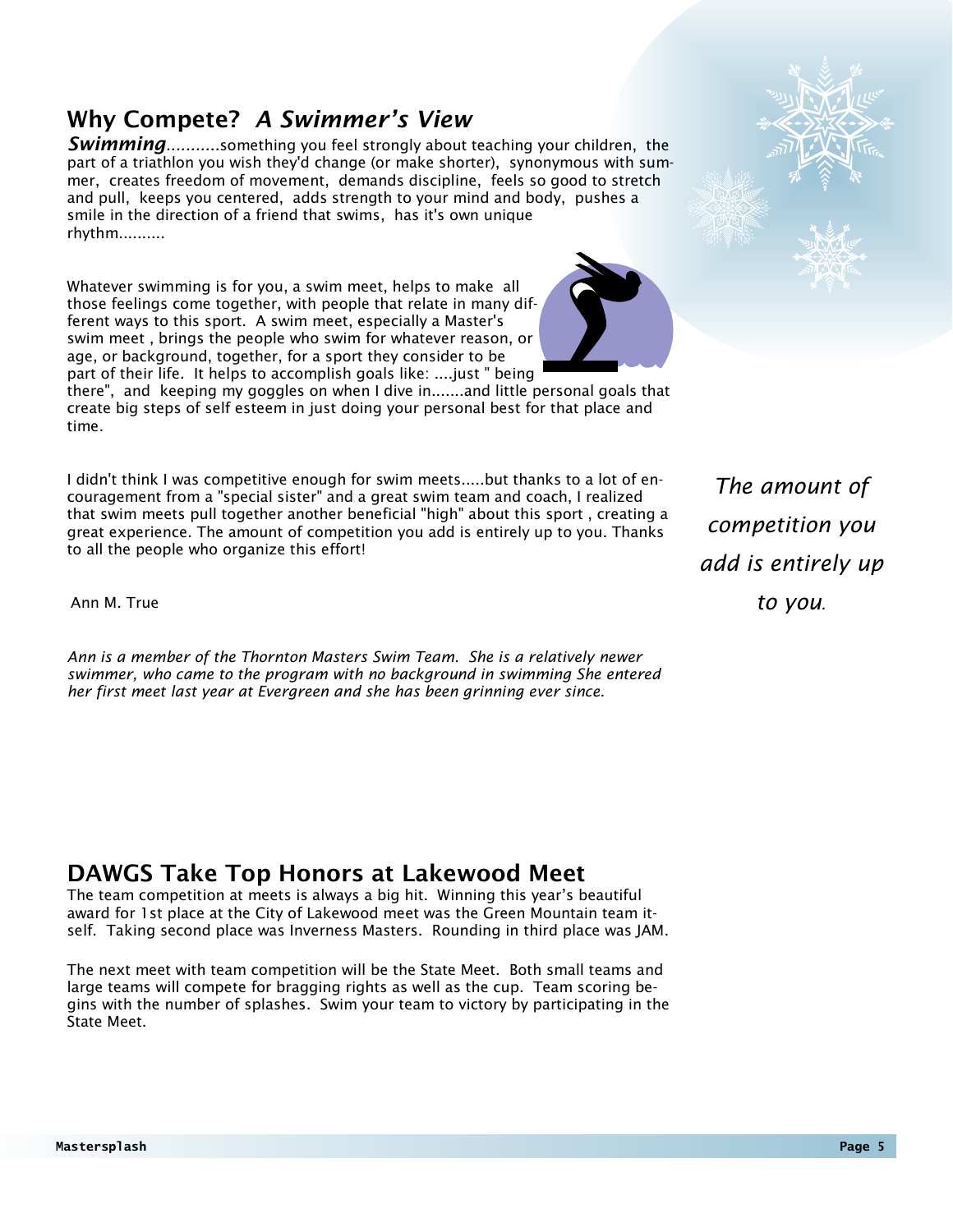

*What's Your Opinion? Add your ideas to the ballot by March 15th. Please vote at the State Meet or mail in a ballot.* 

## To Change or Not to Change

Some changes are being considered within COMSA. One of those is the National Team name that we affiliate with. Currently we use Rocky Mountain Masters (RMM) as our group designation at national / regional meets. A proposal is out, that we change this to Colorado Masters or Colorado Masters Swimming.

A name change must be voted on by the members of the team. If your COMSA registration card lists your team as RMM, you are eligible to vote on this issue. At the State Meet in March,

there will be a ballot for you to complete. Ballots will also be available to download at the COMSA website. Please take a



minute to voice your opinion by completing the ballot.

What name do you think best represents the incredible group of swimmers from Colorado? Do you have other suggestions for team names? If so, please submit them to Ellen Campbell by March 15th.

If a new team name is selected, it will be put into place for the 2005 season.

## Rocky Mountain Masters

Keeping History Alive

Since the inception of Colorado Masters Swimming Association, Rocky Mountain Masters has been a team to reckon with. As RMM we have set multiple National as

well as World Records. We've placed both Men's Teams and Women's Teams at several National Championships over the past twenty years.

Those of us on those teams are proud to say



we are swimmers of Rocky Mountain Masters!

## Colorado Masters Swimming

A Better Representation of Who We Are

Far more often than not when I travel and people ask who I swim for the answer RMM is met with a "where's that?". Basically RMM does nothing to identify us with our state, a place I'm very proud to live (just as the folks who



swim for Arizona Masters, Southern California Masters, etc. etc..

We're from Colorado, let's promote that and be proud!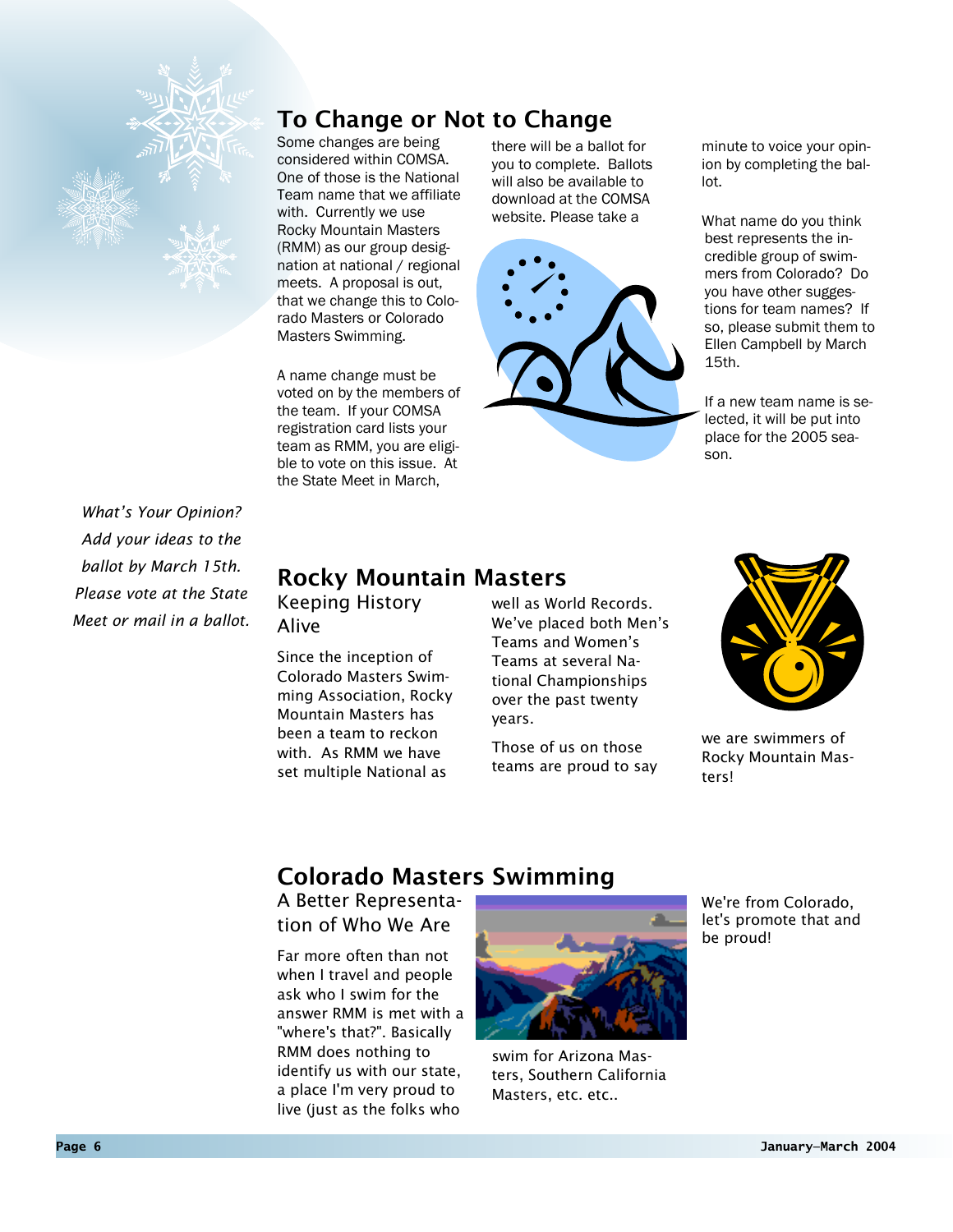#### By Marcia Anziano Give It A Try

I started taking yoga classes at the Colorado School of Iyengar Yoga about 8 months ago and feel that it has been a great benefit to me as a swimmer. It is important that as we build strength as swimmers, we maintain flexibility. I really believe that yoga has helped me to do this and at the same time to become more aware of my

muscles and how they function, to build core strength and to develop better balance. This type of yoga (Iyengar) makes use of props which allow the participants to benefit from the various poses without going beyond their own limitations.

In the past the school has offered workshops for runners and other athletes, so I approached my instructor, Denise, about hosting a clinic focused on swimmers. The school was interested in doing this and has offered to give members of COMSA a discount on the workshop. I think that you will find it beneficial for those tight muscles. The workshop will be focused on shoulders as a starter, but input from attendees will also help steer the direction. Denise, not being a swimmer herself, has been in contact

with Yoga instructors that are swimmers and triathletes for addi-

*Yoga built strength while maintaining my flexibility.* 

tional insight into the needs of a swimmer. Come join us on February 21, 2004. Check the sign-up form for details.

### Yoga For Swimmers

Swimmers are strong in the upper back and shoulders, but with strength, flexibility is often limited. With precise instruction and a focus on alignment, this workshop can help increasing range of motion in the shoulders and upper back while opening the chest. An open chest improves overall posture and increases capacity for breath. If you can spare an afternoon out of the pool, come spend it on the mat stretching! This workshop is designed for beginners and those brand new to yoga.

Saturday, Feb 21, 2004 2:00-4:30 PM.

The Colorado School of Iyengar Yoga, 2162 South Colorado Blvd, Denver, CO 80222

303-758-4814

#### Special COMSA member pricing!

\$22.00 Received by Feb. 14, 2004

\$27.00 at the door

Name: \_\_\_\_\_\_\_\_\_\_\_\_\_\_\_\_\_\_\_\_\_\_\_\_\_\_\_\_\_\_\_\_\_\_\_\_\_\_\_\_\_\_\_\_\_ 2004 COMSA (USMS) registration #:\_\_\_\_\_\_\_\_\_\_\_\_\_\_\_\_\_

Phone:\_\_\_\_\_\_\_\_\_\_\_\_\_\_\_\_

 Make checks payable to: The Colorado School of Iyengar Yoga and mail them, along with this form, to the address above. If you have any questions, call Denise at 303-758-4814 or Marcia Anziano at 303-355-5330.

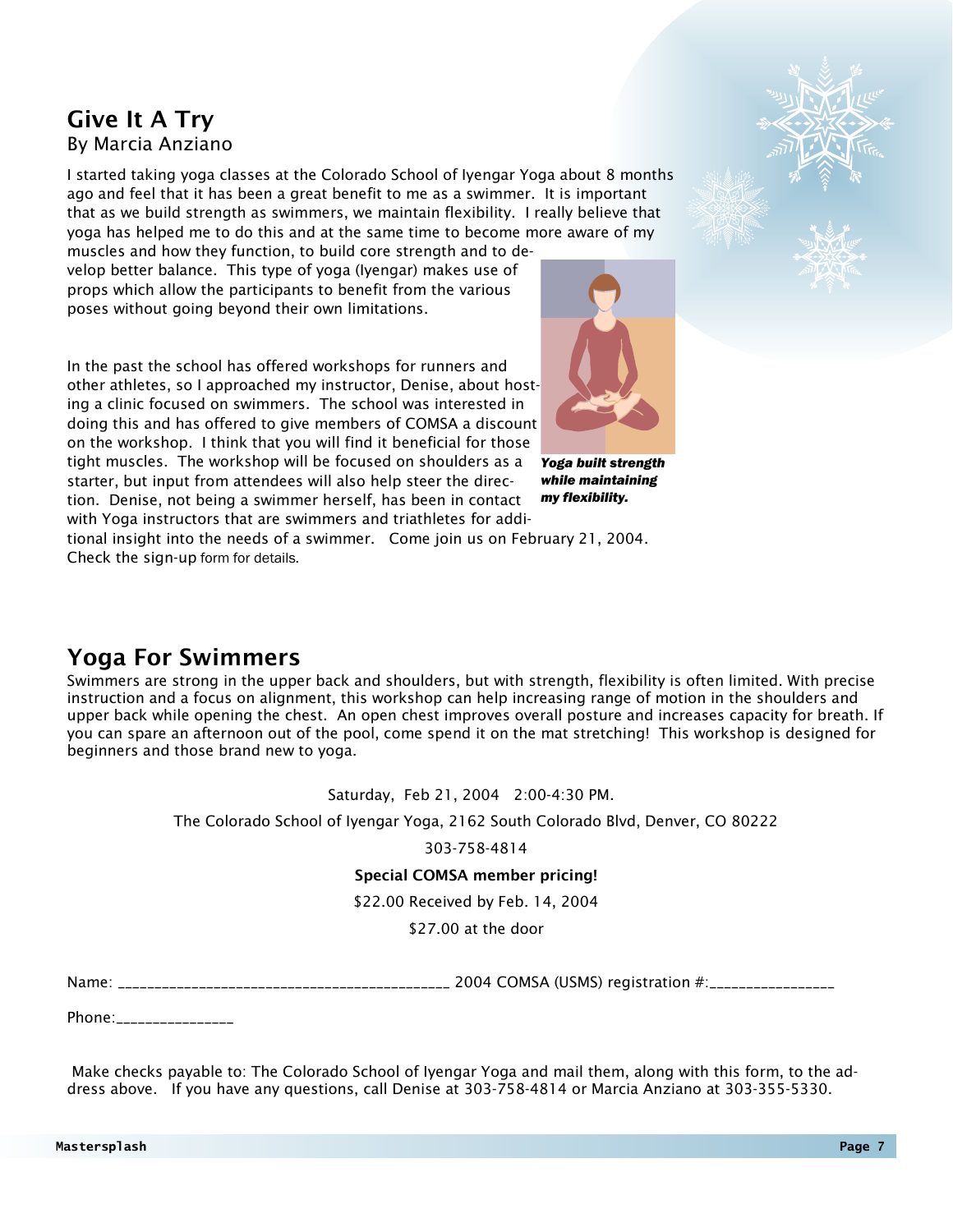

## It's Award Time

It is time to begin thinking about nominations for Coach of the Year and Lt. Gover-

nor's Cup. Below you will find information about these awards and following is an application to submit your nominations. Be sure to check the space for the award you are nominating the person for. Submit these to Chris Nolte at cnolte@servicestarusa.net or mail to:

Chris Nolte

9849 S. Concord Ct.

Highlands Ranch, CO 80130



*Caption describing picture or graphic.* 

#### CRITERIA FOR NOMINATION

#### Lt. Governor's Cup

One male and one female will be chosen by a committee of past recipients

Nominees must be members of COMSA

 Selection will be based on contribution to Masters Swimming and COMSA – not swimming skill

COMSA Coach of the Year

Nominee must be a member of COMSA

Nominee must have been a participant for at least one year

*Nomination Deadline is March 2, 2004.* 

 Selection is based on contributions made to the team with respect to cam raderie, technical advice, motivation, and support of team members

The strength of the letters will be considered along with the size of the team.

*E-mail nominations to* 

LT GOVERNOR'S CUP\_\_\_\_\_\_\_\_\_\_\_\_\_\_\_\_\_\_ COACH OF THE YEAR \_\_\_\_\_\_\_\_\_\_\_\_\_\_\_\_\_\_\_\_\_\_\_\_\_\_ *cnolte@servicestarusa.net* 

Name of Nominee: \_\_\_\_\_\_\_\_\_\_\_\_\_\_\_\_\_\_\_\_\_\_\_\_\_\_\_\_\_\_\_\_\_\_\_\_\_\_

I nominate the above for\_\_\_\_\_\_\_\_\_\_\_\_\_\_\_\_\_\_\_\_\_\_\_\_\_ because:

\_\_\_\_\_\_\_\_\_\_\_\_\_\_\_\_\_\_\_\_\_\_\_\_\_\_\_\_\_\_\_\_\_\_\_\_\_\_\_\_\_\_\_\_\_\_\_\_\_\_\_\_\_\_\_\_\_\_\_\_\_\_\_\_\_\_\_\_\_\_\_\_\_\_\_\_\_\_\_\_\_\_ \_\_\_\_\_\_\_\_\_\_\_\_\_\_\_\_\_\_\_\_\_\_\_\_\_\_\_\_\_\_\_\_\_\_\_\_\_\_\_\_\_\_\_\_\_\_\_\_\_\_\_\_\_\_\_\_\_\_\_\_\_\_\_\_\_\_\_\_\_\_\_\_\_\_\_\_\_\_\_\_\_\_ \_\_\_\_\_\_\_\_\_\_\_\_\_\_\_\_\_\_\_\_\_\_\_\_\_\_\_\_\_\_\_\_\_\_\_\_\_\_\_\_\_\_\_\_\_\_\_\_\_\_\_\_\_\_\_\_\_\_\_\_\_\_\_\_\_\_\_\_\_\_\_\_\_\_\_\_\_\_\_\_\_\_ \_\_\_\_\_\_\_\_\_\_\_\_\_\_\_\_\_\_\_\_\_\_\_\_\_\_\_\_\_\_\_\_\_\_\_\_\_\_\_\_\_\_\_\_\_\_\_\_\_\_\_\_\_\_\_\_\_\_\_\_\_\_\_\_\_\_\_\_\_\_\_\_\_\_\_\_\_\_\_\_\_\_ \_\_\_\_\_\_\_\_\_\_\_\_\_\_\_\_\_\_\_\_\_\_\_\_\_\_\_\_\_\_\_\_\_\_\_\_\_\_\_\_\_\_\_\_\_\_\_\_\_\_\_\_\_\_\_\_\_\_\_\_\_\_\_\_\_\_\_\_\_\_\_\_\_\_\_\_\_\_\_\_\_\_ \_\_\_\_\_\_\_\_\_\_\_\_\_\_\_\_\_\_\_\_\_\_\_\_\_\_\_\_\_\_\_\_\_\_\_\_\_\_\_\_\_\_\_\_\_\_\_\_\_\_\_\_\_\_\_\_\_\_\_\_\_\_\_\_\_\_\_\_\_\_\_\_\_\_\_\_\_\_\_\_\_\_ \_\_\_\_\_\_\_\_\_\_\_\_\_\_\_\_\_\_\_\_\_\_\_\_\_\_\_\_\_\_\_\_\_\_\_\_\_\_\_\_\_\_\_\_\_\_\_\_\_\_\_\_\_\_\_\_\_\_\_\_\_\_\_\_\_\_\_\_\_\_\_\_\_\_\_\_\_\_\_\_\_\_ \_\_\_\_\_\_\_\_\_\_\_\_\_\_\_\_\_\_\_\_\_\_\_\_\_\_\_\_\_\_\_\_\_\_\_\_\_\_\_\_\_\_\_\_\_\_\_\_\_\_\_\_\_\_\_\_\_\_\_\_\_\_\_\_\_\_\_\_\_\_\_\_\_\_\_\_\_\_\_\_\_\_ \_\_\_\_\_\_\_\_\_\_\_\_\_\_\_\_\_\_\_\_\_\_\_\_\_\_\_\_\_\_\_\_\_\_\_\_\_\_\_\_\_\_\_\_\_\_\_\_\_\_\_\_\_\_\_\_\_\_\_\_\_\_\_\_\_\_\_\_\_\_\_\_\_\_\_\_\_\_\_\_\_\_ \_\_\_\_\_\_\_\_\_\_\_\_\_\_\_\_\_\_\_\_\_\_\_\_\_\_\_\_\_\_\_\_\_\_\_\_\_\_\_\_\_\_\_\_\_\_\_\_\_\_\_\_\_\_\_\_\_\_\_\_\_\_\_\_\_\_\_\_\_\_\_\_\_\_\_\_\_\_\_\_\_\_ \_\_\_\_\_\_\_\_\_\_\_\_\_\_\_\_\_\_\_\_\_\_\_\_\_\_\_\_\_\_\_\_\_\_\_\_\_\_\_\_\_\_\_\_\_\_\_\_\_\_\_\_\_\_\_\_\_\_\_\_\_\_\_\_\_\_\_\_\_\_\_\_\_\_\_\_\_\_\_\_\_\_ \_\_\_\_\_\_\_\_\_\_\_\_\_\_\_\_\_\_\_\_\_\_\_\_\_\_\_\_\_\_\_\_\_\_\_\_\_\_\_\_\_\_\_\_\_\_\_\_\_\_\_\_\_\_\_\_\_\_\_\_\_\_\_\_\_\_\_\_\_\_\_\_\_\_\_\_\_\_\_\_\_\_ \_\_\_\_\_\_\_\_\_\_\_\_\_\_\_\_\_\_\_\_\_\_\_\_\_\_\_\_\_\_ Signed: \_\_\_\_\_\_\_\_\_\_\_\_\_\_\_\_\_\_\_\_\_\_\_\_\_\_\_\_\_ Team: \_\_\_\_\_\_\_\_\_\_\_\_\_\_\_\_\_\_\_\_\_\_\_\_\_\_\_\_\_\_\_\_\_\_\_\_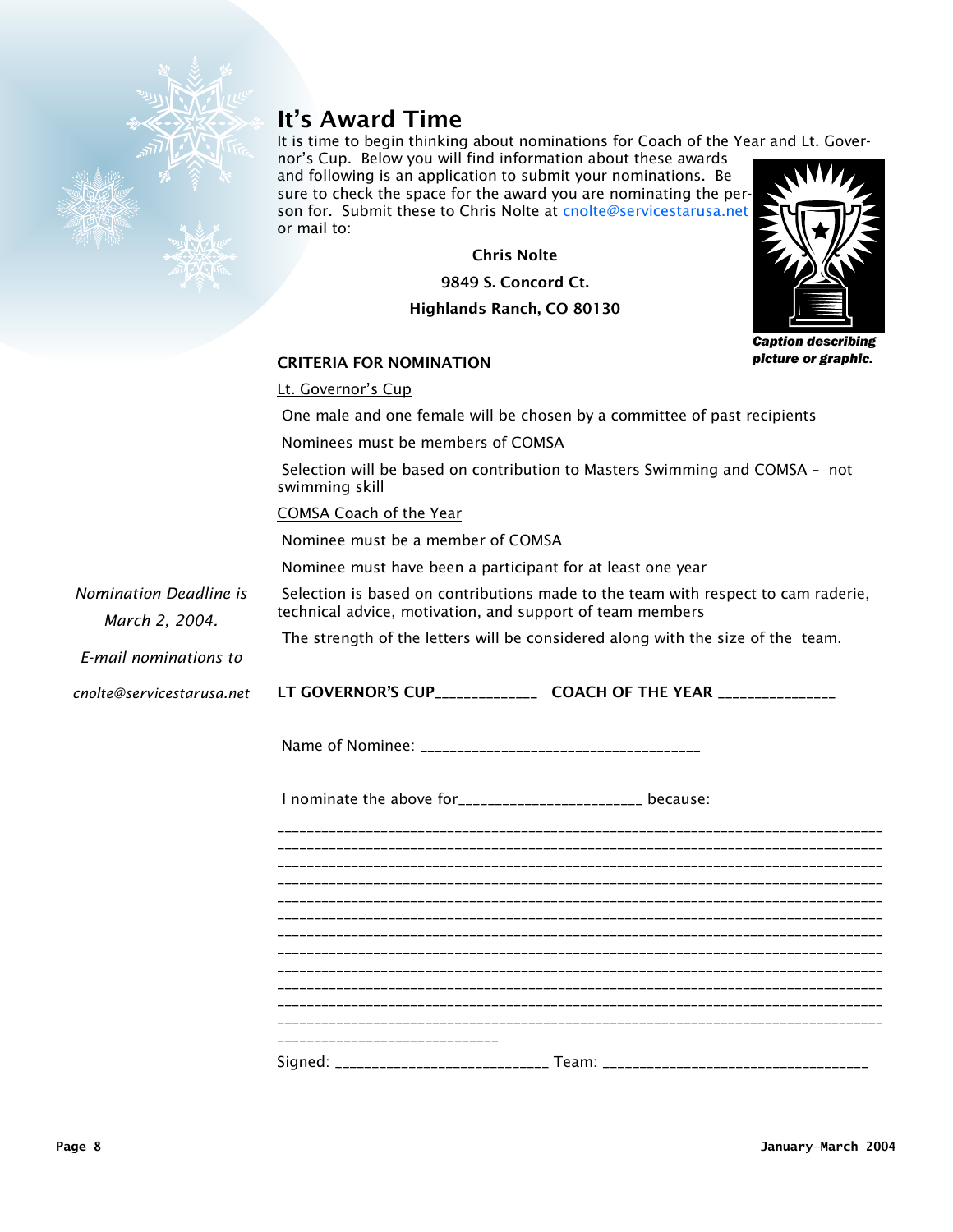#### Advertise In the State Meet Program

Could your service or merchandise benefit another COMSA swimmer? Get the word out to over 300 swimmers by advertising in the State Meet heat sheets. Advertising fees will be \$15.00 for a business card, \$30.00 for a quarter page, \$50.00 for a half page and \$75.00 for a full page (8 1/2 by 11) ad. All ads must be approved by the University of Denver.

Send your camera ready ad to Marcia Anziano at 4235 E. 7th Avenue, Denver, CO 80220. Be sure to enclose your check payable to COMSA.

If you have any questions, contact Marcia Anziano at 303-355- 5330 or email at marfer@att.net

#### New Distance Format at the State Meet!!

Heads up all you distance swimmers! No more late night miles! Friday's warm up begins at 12:00 noon. That's right, noon. So take a half day at work, or a whole day, and come swim your best distance event of the year.

The 1000 yard free will begin at 1:00pm. You must be checked in by 12:30pm. The 1650 will follow the 1000. Check in ends at 1:15pm. Both the 1000 & 1650 will be heated coed and swam fastest to slowest. Competitors must provide your own Counter! – We will provide *one timer* per lane. This timer will not be able to count.

*Check In for the distance events may be done by you, your coach or a friend.*

### Meet Hotel

Want to avoid the drive home after your long swim Friday Night? COMSA has rooms blocked off at a discounted rate at:

La Quinta Hotel

1975 S. Colorado Blvd

303-758-8886

 When you call to reserve your room let them know that you are with 'Colorado Masters Swimming.' They have blocked 20 rooms with 2 double beds. The price is \$55.00 per night for up to 4 to a room. Continental Breakfast is included.



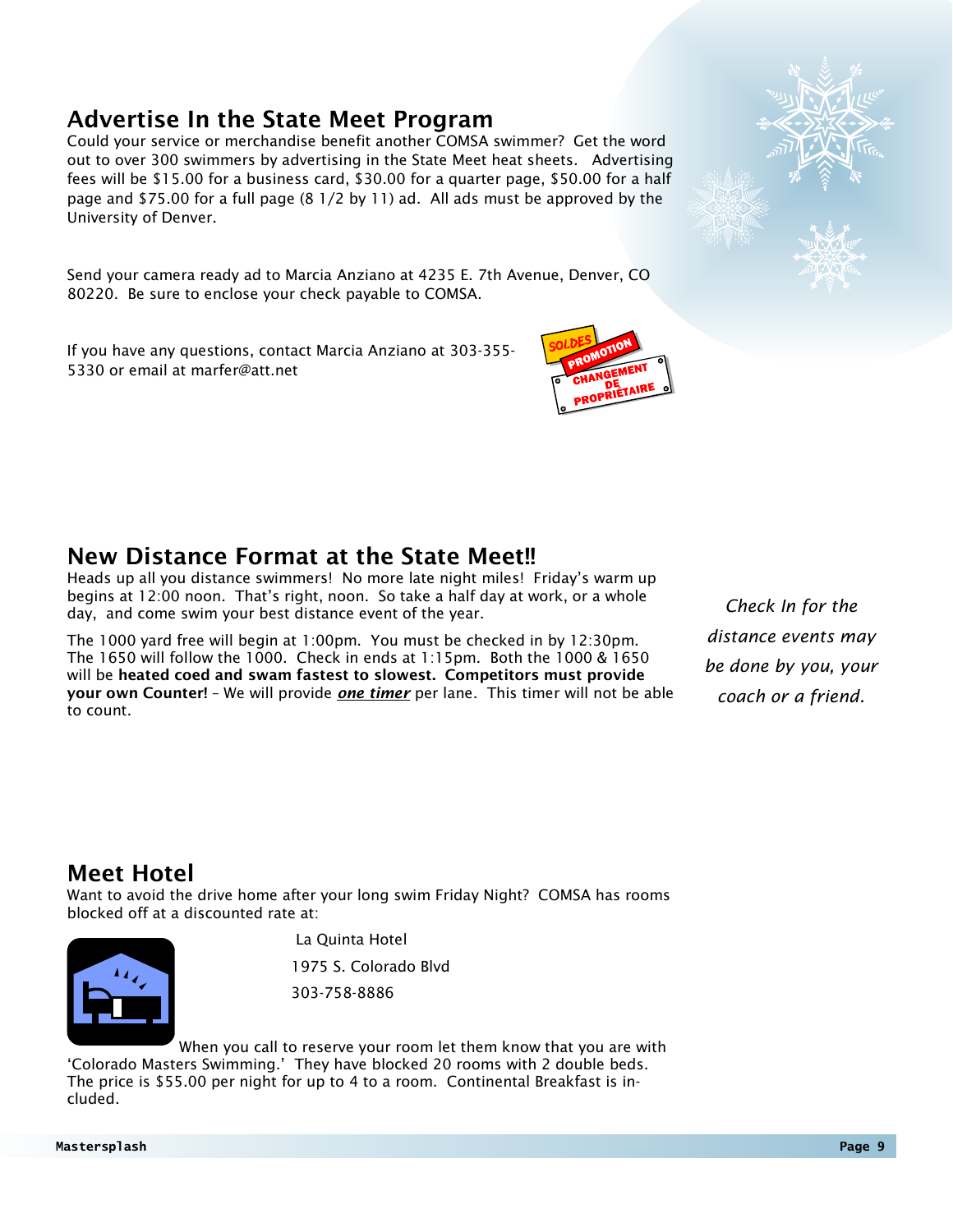#### 2004 **- COLORADO MASTERS SWIMMING ASSOCIATION - COMSA**

#### **Individual Registration Form – PRINT CLEARLY & COMPLETE ENTIRE FORM**

| RENEWAL ( previous Reg # ) ________ - ____________                                                                                                                          |  | if NEW MEMBER, check here <b>AND AND A SERVER</b> |
|-----------------------------------------------------------------------------------------------------------------------------------------------------------------------------|--|---------------------------------------------------|
| (Records kept for ten years)                                                                                                                                                |  |                                                   |
|                                                                                                                                                                             |  |                                                   |
|                                                                                                                                                                             |  |                                                   |
|                                                                                                                                                                             |  |                                                   |
| CONTACT Phone ( ______ ) _______ - _____________                                                                                                                            |  |                                                   |
|                                                                                                                                                                             |  |                                                   |
|                                                                                                                                                                             |  |                                                   |
|                                                                                                                                                                             |  |                                                   |
| <b>LOCAL TEAM</b> ( Team <b>must</b> be registered with COMSA )                                                                                                             |  |                                                   |
| If No Local Team - National Team - Rocky Mountain Masters: YES ________ No ______<br><b>VOLUNTEER</b> for COMSA Yes _____ Area of Interest ________________________________ |  |                                                   |
| If you COACH Masters Swimming, check here                                                                                                                                   |  |                                                   |
| If you DO NOT want your newsletter mailed via US Postal Service, check here<br>(The newsletter will still be available on the <b>COMSA.org</b> web site.)                   |  |                                                   |
| <b>DONATIONS</b> International Swimming Hall of Fame \$1.00 or \$                                                                                                           |  |                                                   |
| USMS Foundation \$1.00 or \$                                                                                                                                                |  |                                                   |
| Make Check payable and mail to: COMSA DUES \$ 30.00                                                                                                                         |  |                                                   |
| Phone 877-COMSA34 toll-free PO Box 2609                                                                                                                                     |  |                                                   |
| 877-266-7234 Edwards CO 81632-2609 TOTAL\$                                                                                                                                  |  |                                                   |
| Email ComsaRegistrar@usms.org Registration expires 12-31-2004                                                                                                               |  |                                                   |
| Early Registration starts Nov 1 2003 Partial year Sept & Oct 2004 expires12-31-2004=\$ 20.00                                                                                |  |                                                   |

"I, the undersigned participant, intending to be legally bound, hereby certify that I am physically fit and have not been otherwise informed by a physician. I acknowledge that I am aware of all of the risks inherent in Masters Swimming (training and competition), including possible permanent disability or death, and agree to assume all of those risks. AS A CONDITION OF MY PARTICIPATION IN THE MASTERS SWIMMING PROGRAM OR ANY ACTIVITIES INCIDENT THERETO, I HEREBY WAIVE ANY AND ALL RIGHTS TO CLAIMS FOR LOSS OR DAMAGES, INCLUDING ALL CLAIMS FOR THE LOSS OR DAMAGES CAUSED BY THE NEGLIGENCE, AC-TIVE OR PASSIVE, OF THE FOLLOWING: UNITED STATES MASTERS SWIMMING, INC., THE LOCAL MAS-TERS SWIMMING COMMITTEES, THE CLUBS, HOST FACILITIES, MEET SPONSORS, MEET COMMITTEES, OR ANY INDIVIDUALS OFFICIATING AT THE MEETS OR SUPERVISING SUCH ACTIVITIES. In addition, I agree to abide by and be governed by the rules of USMS."

**SIGN DATE** 

**Signature required**